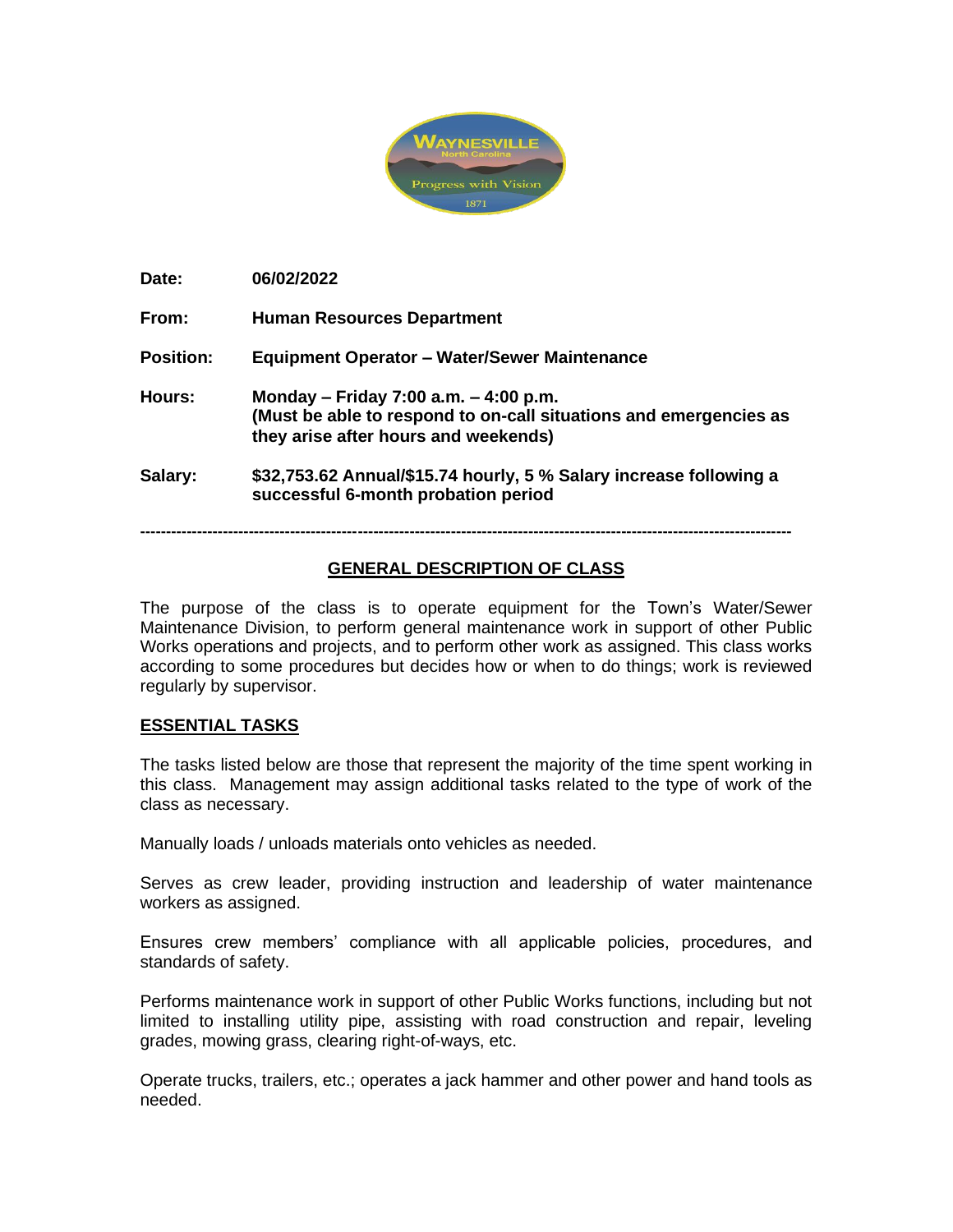# **CLASS TITLE: EQUIPMENT OPERATOR**

Inspects equipment to ensure proper and safe working condition; reports defects or required maintenance to the supervisor.

Performs routine maintenance and cleaning of assigned tools and equipment.

Performs all duties in accordance with applicable policies, procedures, laws, regulations, and standards of quality and safety.

Maintains accurate records of work performed.

### **PEOPLE INVOLVEMENT**:

Requires speaking or signaling to people to convey or exchange information of a general nature.

### **INVOLVEMENT WITH THINGS:**

Requires leading, operating or repairing complex machinery or equipment that requires extended training and experience, such as tractors, heavy mowers, trucks, etc. Involves operations of limited scope.

# **REASONING REQUIREMENTS:**

Requires performing semi-routine work following procedures with occasional problems.

# **MENTAL REQUIREMENTS:**

Requires doing clerical, manual or technical tasks prescribed by standard practices but which may require computation, the use of several procedures, and the use of independent judgments with obvious choices; requires normal attention for accurate results.

### **VOCATIONAL/EDUCATIONAL PREPARATION:**

Requires high school diploma, GED equivalent or specialized vocational training.

#### **SPECIAL CERTIFICATIONS AND LICENSES:**

Must possess a valid North Carolina commercial driver's license with appropriate endorsements.

# **EXPERIENCE REQUIREMENTS:**

Requires over three months and up to and including six months of experience in the operation of motorized vehicles and in the collection of trash and refuse.

# **PHYSICAL AND DEXTERITY REQUIREMENTS:**

Requires heavy work that involves exerting between 50 and 75 pounds of force on a recurring basis and over 100 pounds of force on a frequent basis. Must be able to perform basic life operational functions of climbing, balancing, stooping, kneeling,